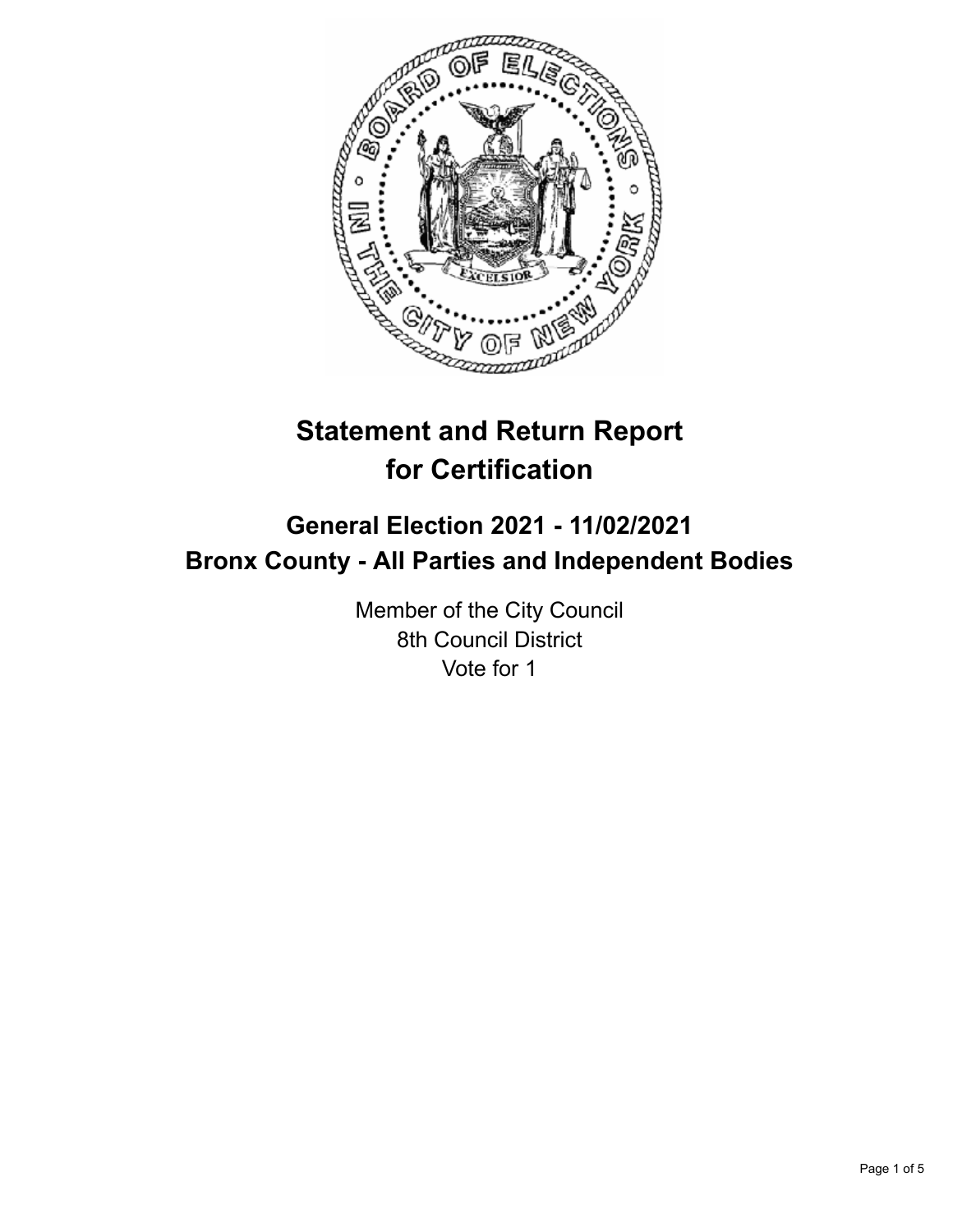

#### **Assembly District 77**

| <b>PUBLIC COUNTER</b>                                    | 485            |
|----------------------------------------------------------|----------------|
| <b>MANUALLY COUNTED EMERGENCY</b>                        | 0              |
| ABSENTEE / MILITARY                                      | 23             |
| AFFIDAVIT                                                | 7              |
| <b>Total Ballots</b>                                     | 515            |
| Less - Inapplicable Federal/Special Presidential Ballots | $\Omega$       |
| <b>Total Applicable Ballots</b>                          | 515            |
| DIANA I. AYALA (DEMOCRATIC)                              | 377            |
| DOUGLAS JOSEPH MATHEWS (WRITE-IN)                        |                |
| SUZI MARTE (WRITE-IN)                                    |                |
| UNATTRIBUTABLE WRITE-IN (WRITE-IN)                       | $\overline{2}$ |
| <b>Total Votes</b>                                       | 381            |
| Unrecorded                                               | 134            |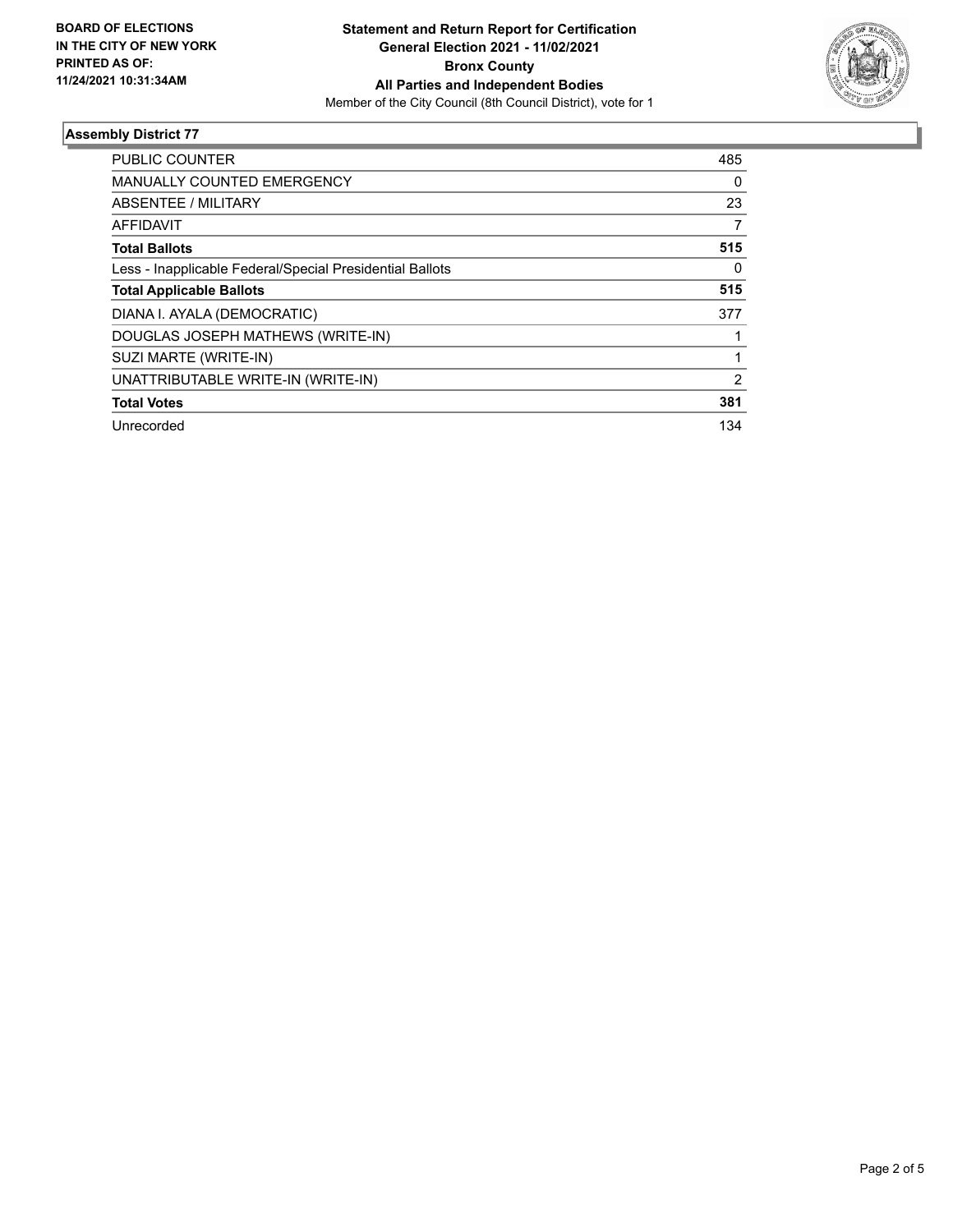

#### **Assembly District 84**

| PUBLIC COUNTER                                           | 5,219                   |
|----------------------------------------------------------|-------------------------|
| MANUALLY COUNTED EMERGENCY                               | 0                       |
| <b>ABSENTEE / MILITARY</b>                               | 250                     |
| AFFIDAVIT                                                | 37                      |
| <b>Total Ballots</b>                                     | 5,506                   |
| Less - Inapplicable Federal/Special Presidential Ballots | 0                       |
| <b>Total Applicable Ballots</b>                          | 5,506                   |
| DIANA I. AYALA (DEMOCRATIC)                              | 4,045                   |
| ALBERT GREEN III (WRITE-IN)                              | 1                       |
| ANTONIO SEGRAVE (WRITE-IN)                               | 1                       |
| ARTHUR M JOHNSON (WRITE-IN)                              | 1                       |
| CARMEN DE LA ROSA (WRITE-IN)                             | 1                       |
| CLAUDIA RAHMAN (WRITE-IN)                                | 1                       |
| CURTIS SLIWA (WRITE-IN)                                  | 1                       |
| DEAN ANTONETTY (WRITE-IN)                                | 1                       |
| ED GARCIA (WRITE-IN)                                     | 1                       |
| <b>GEORGE COLON (WRITE-IN)</b>                           | 1                       |
| HEATHER LEE DIAZ (WRITE-IN)                              | 1                       |
| JEFFERY GEORGE (WRITE-IN)                                | 1                       |
| JENNY BRIGHT (WRITE-IN)                                  | 1                       |
| <b>JOSIE BYRNE (WRITE-IN)</b>                            | 1                       |
| KARLA VALASQUEZ (WRITE-IN)                               | $\overline{\mathbf{c}}$ |
| LESLIE LYGA (WRITE-IN)                                   | $\mathbf{1}$            |
| MICHAEL BRADY (WRITE-IN)                                 | 1                       |
| MOHAMMED MUTAWAKIL (WRITE-IN)                            | 1                       |
| MYCHAL JOHNSON (WRITE-IN)                                | $\overline{\mathbf{c}}$ |
| SAMELYS LOPEZ (WRITE-IN)                                 | $\mathbf{1}$            |
| SAMMY RAVELO (WRITE-IN)                                  | 1                       |
| TAMIKA MAPP (WRITE-IN)                                   | $\overline{c}$          |
| TRACY WOODALL (WRITE-IN)                                 | 1                       |
| UNATTRIBUTABLE WRITE-IN (WRITE-IN)                       | 14                      |
| <b>Total Votes</b>                                       | 4,084                   |
| Unrecorded                                               | 1,422                   |
| nhlu Dietriet 0E                                         |                         |

### **Assembly District 85**

| <b>PUBLIC COUNTER</b>                                    | 279      |
|----------------------------------------------------------|----------|
| <b>MANUALLY COUNTED EMERGENCY</b>                        | 0        |
| ABSENTEE / MILITARY                                      | 6        |
| AFFIDAVIT                                                | $\Omega$ |
| <b>Total Ballots</b>                                     | 285      |
| Less - Inapplicable Federal/Special Presidential Ballots | 0        |
| <b>Total Applicable Ballots</b>                          | 285      |
| DIANA I. AYALA (DEMOCRATIC)                              | 219      |
| UNATTRIBUTABLE WRITE-IN (WRITE-IN)                       |          |
| <b>Total Votes</b>                                       | 220      |
| Unrecorded                                               | 65       |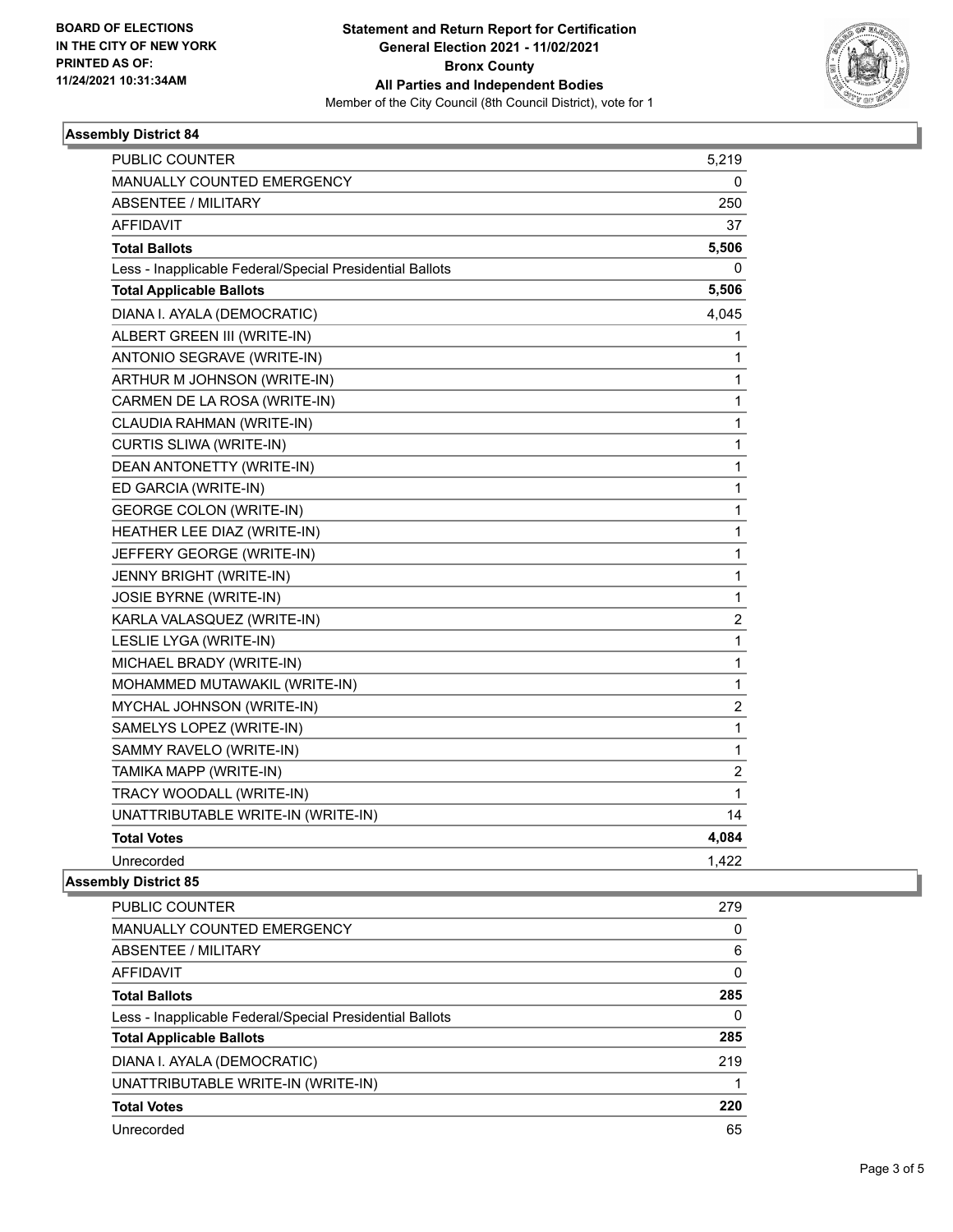

#### **Total for Member of the City Council (8th Council District) - Bronx County**

| PUBLIC COUNTER                                           | 5,983                   |
|----------------------------------------------------------|-------------------------|
| <b>MANUALLY COUNTED EMERGENCY</b>                        | 0                       |
| <b>ABSENTEE / MILITARY</b>                               | 279                     |
| <b>AFFIDAVIT</b>                                         | 44                      |
| <b>Total Ballots</b>                                     | 6,306                   |
| Less - Inapplicable Federal/Special Presidential Ballots | 0                       |
| <b>Total Applicable Ballots</b>                          | 6,306                   |
| DIANA I. AYALA (DEMOCRATIC)                              | 4,641                   |
| ALBERT GREEN III (WRITE-IN)                              | 1                       |
| ANTONIO SEGRAVE (WRITE-IN)                               | 1                       |
| ARTHUR M JOHNSON (WRITE-IN)                              | 1                       |
| CARMEN DE LA ROSA (WRITE-IN)                             | 1                       |
| CLAUDIA RAHMAN (WRITE-IN)                                | 1                       |
| CURTIS SLIWA (WRITE-IN)                                  | 1                       |
| DEAN ANTONETTY (WRITE-IN)                                | 1                       |
| DOUGLAS JOSEPH MATHEWS (WRITE-IN)                        | 1                       |
| ED GARCIA (WRITE-IN)                                     | 1                       |
| <b>GEORGE COLON (WRITE-IN)</b>                           | 1                       |
| HEATHER LEE DIAZ (WRITE-IN)                              | 1                       |
| JEFFERY GEORGE (WRITE-IN)                                | 1                       |
| JENNY BRIGHT (WRITE-IN)                                  | 1                       |
| <b>JOSIE BYRNE (WRITE-IN)</b>                            | 1                       |
| KARLA VALASQUEZ (WRITE-IN)                               | $\overline{c}$          |
| LESLIE LYGA (WRITE-IN)                                   | 1                       |
| MICHAEL BRADY (WRITE-IN)                                 | 1                       |
| MOHAMMED MUTAWAKIL (WRITE-IN)                            | 1                       |
| MYCHAL JOHNSON (WRITE-IN)                                | $\overline{\mathbf{c}}$ |
| SAMELYS LOPEZ (WRITE-IN)                                 | 1                       |
| SAMMY RAVELO (WRITE-IN)                                  | 1                       |
| SUZI MARTE (WRITE-IN)                                    | 1                       |
| TAMIKA MAPP (WRITE-IN)                                   | $\overline{\mathbf{c}}$ |
| TRACY WOODALL (WRITE-IN)                                 | 1                       |
| UNATTRIBUTABLE WRITE-IN (WRITE-IN)                       | 17                      |
| <b>Total Votes</b>                                       | 4,685                   |
| Unrecorded                                               | 1,621                   |